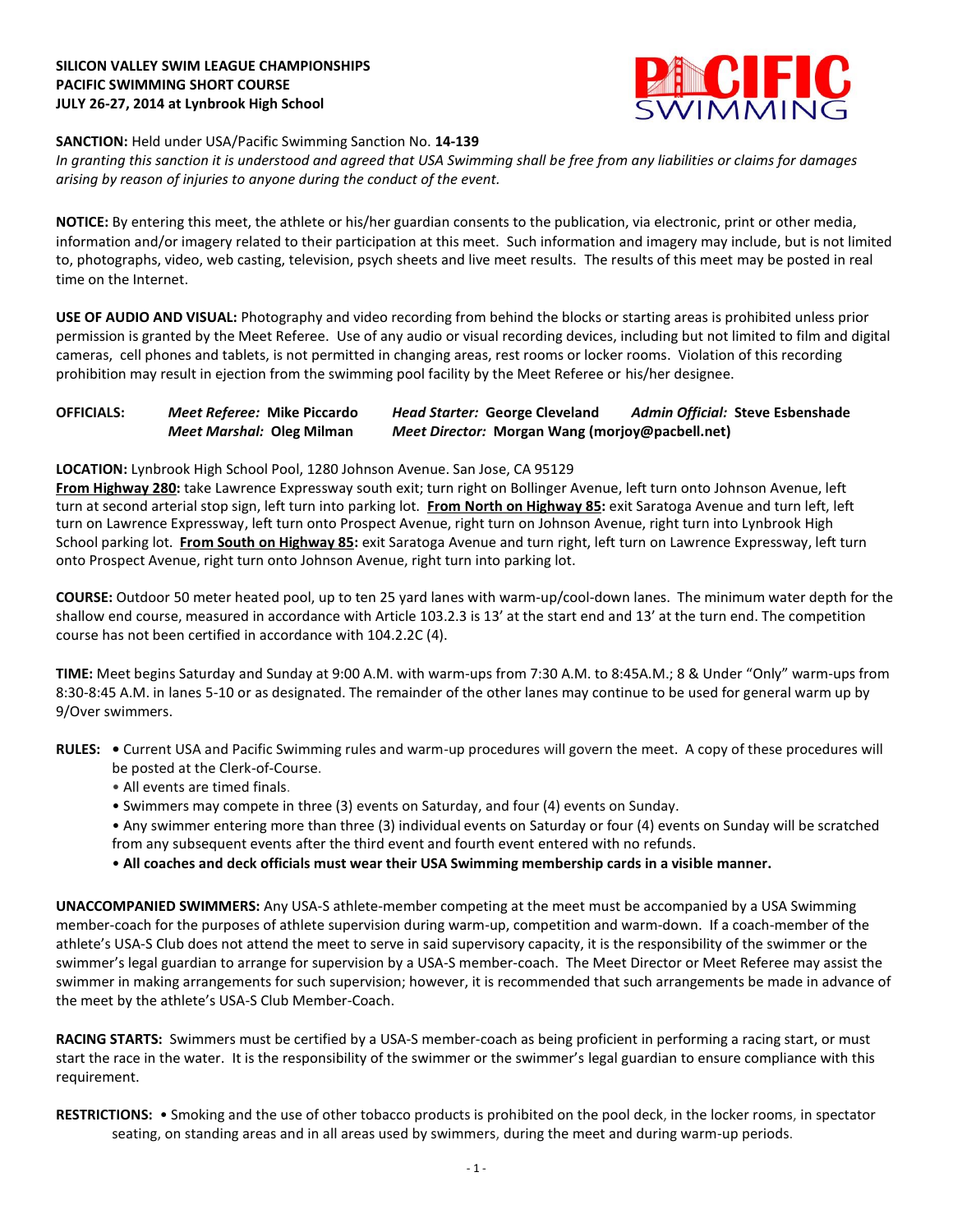- Sale and use of alcoholic beverages is prohibited in all areas of the meet venue.
- No glass containers are allowed in the meet venue.
- No propane heater is permitted except for snack bar/meet operations.
- All shelters must be properly secured.

• Except where venue facilities require otherwise, changing into or out of swimsuits other than in locker rooms or other designated areas is not appropriate and is strongly discouraged.

• **No food will be allowed on the pool deck. This is the policy for Lynbrook High School.**

**•** Glass containers of all kinds, sale and use of alcoholic beverages and tobacco products are prohibited in all areas of the meet venue which includes the pool deck, locker rooms, and spectator seating, standing areas and in all areas used by swimmers, during the meet and during warm-up periods.

**ELIGIBILITY:** • Swimmers must be current members of USA-S and enter their name and registration number on the meet entry card as they are shown on their Registration Card. If this is not done, it may be difficult to match the swimmer with the registration and times database. The meet host will check all swimmer registrations against the SWIMS database and if not found to be registered, the Meet Director shall accept the registration at the meet (a \$10 surcharge will be added to the regular registration fee). Duplicate registrations will be refunded by mail.

• All swimmers must be members of SVSL teams - BAY, CSC, LA, OAQ, GATO, SLST, and TEMPO. Swimmers may enter any event regardless of the times they've achieved.

• A swimmer must have participated in at least one SVSL dual meet to be eligible to participate in the League Championships. Unattached swimmers may not score individual or team points.

• Swimmers in the "A" Division must have met at least the listed "PC-A" time standard. Swimmers in the "B" Division must have met at least the listed "PC-B" time standard. All entry times slower than the listed "PC-B" time standard will be in the "C" Division. Use the following URL to find the Time Standards (for award purposes on Sunday only):

http://www.pacswim.org/userfiles/cms/documents/551/times14.pdf

• Entries with **"NO TIME" will be ACCEPTED.**

• Entry times submitted for this meet will be checked against a computer database and may be changed in accordance with Pacific Swimming Entry Time Verification Procedures.

- Disabled swimmers are welcome to attend this meet and should contact the Meet Director or Meet Referee regarding any special accommodations on entry times and seeding per Pacific Swimming policy.
- Swimmers 19 years of age and over may compete in the meet for time only, no awards. Such swimmers must have met standards for the 17-18 age group.
- The swimmer's age will be the age of the swimmer on the first day of the meet.

**ENTRY INFO:** This is a team entered meet. All team entries must be submitted in HyTek Commlink format. Teams' **individual and relay** electronic data entry files are to be emailed by 7:00 P.M. Monday, July 21, 2014 to: [oaqmm1@gmail.com.](mailto:oaqmm1@gmail.com.) The electronic data entry files will have precedence in a discrepancy. Payments must be made with a single team check written to the **"SVSL"** accompanied by a signed hard copy of the HyTek Individual Meet Entries Report by Name, a floppy disk backup/flash drive of electronic data entries, and be delivered to the clerk of the course no later than the start of the competition on Saturday, July 26, 2014. **No late or deck entries will be accepted**. No refunds will be made. **Relays:** HyTek will print pink and blue relay cards for each team. Coaches may correct the order of swimmers, if needed, before the relay event begins. **Note: Swimmers must swim in at least (1) individual event to be eligible to participate on a relay(s).**

**ENTRY FEES:** \$2.75 per event plus an \$8.00 participation fee per swimmer. Make your "one team check" payable to: "SVSL" and give to Jim Malley at the swim meet.

Make check payable to: SVSL Email entries to: [oaqmm1@gmail.com](mailto:oaqmm1@gmail.com)

**CHECK-IN:** The meet will be deck seeded. Swimmers must check-in at the Clerk-of-Course. Close of check-in for all individual events shall be no more than 60 minutes before the estimated time of the start of the first heat of the event. No event shall be closed more than 30 minutes before the scheduled start of the session. Swimmers who do not check in will not be seeded and will not be allowed to compete in that event.

**SCRATCHES:** Swimmers entered in an individual event that they have checked in for, must swim in the event unless they notify the clerk of the course before seeding for that event has begun. Swimmers who miss an event they have checked in for will not be penalized by the loss of the next event they have entered.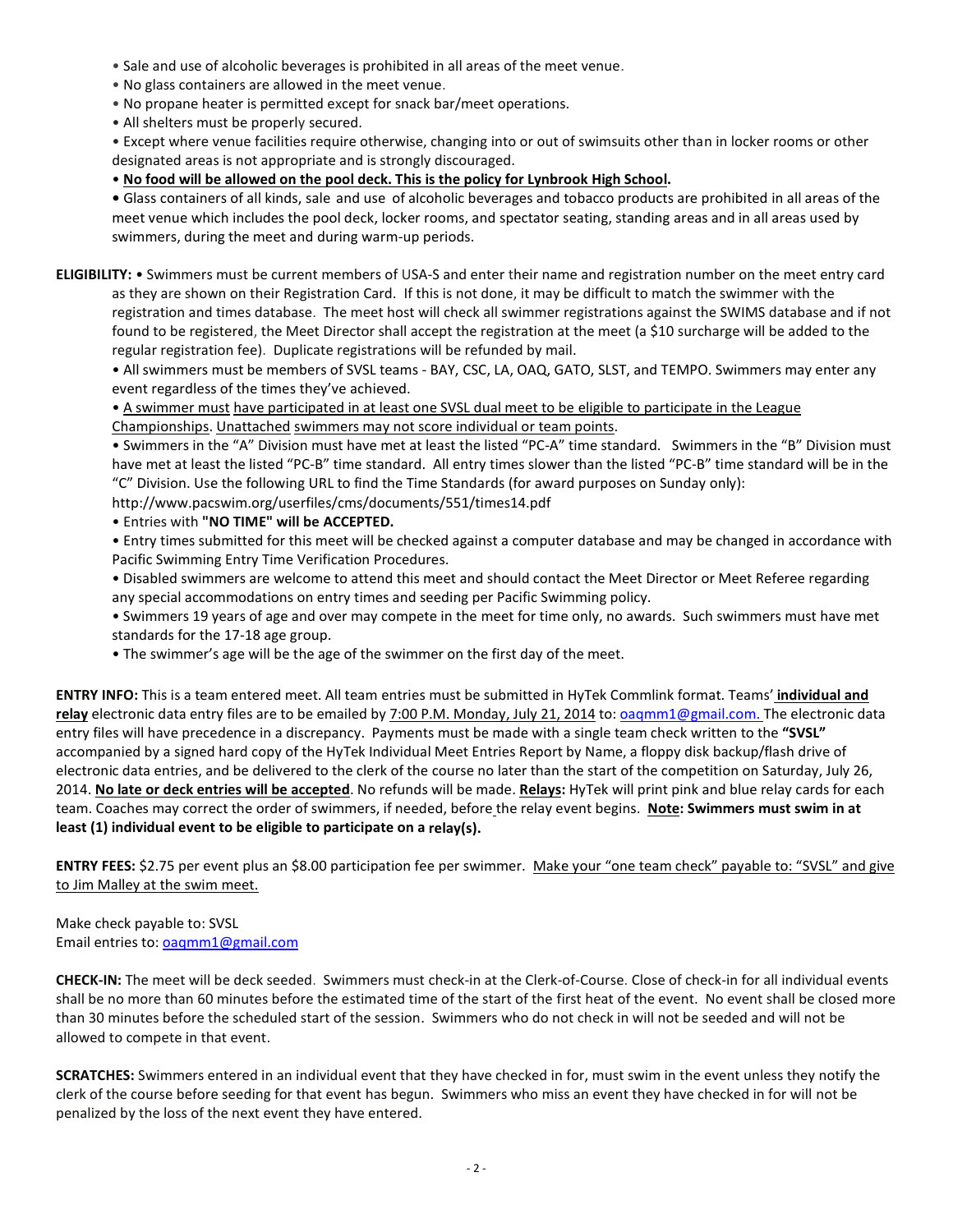## **SCORING: "Saturday" Individual Events -** Gold Flight: 20, 18, 16, 14, 12, 10, 8, 6, 4, 2 / Silver Flight: 10, 9, 8, 7, 6, 5, 4, 3, 2, 1 **"Saturday" Relay Events** - 40, 36, 32, 28, 24, 20, 16 \*Only relay team "A" per age group & gender will be scored  **"Sunday" Individual Events -** There is no individual or team scoring of points.

**AWARDS: "Saturday" Awards:** Distinctive awards for 1<sup>st</sup>-3<sup>rd</sup> and ribbons 4<sup>th</sup>-10<sup>th</sup> place for both "<u>Gold</u>" and "<u>Silver</u>" Divisions. There will be team trophies for the top 3 teams with a special award for the team with the highest points per swimmer. Individual high point medal awards for 1<sup>st</sup>-3<sup>rd</sup> for boys and girls in the "<u>Gold</u>" and "<u>Silver</u>" Divisions in the following age groups: 6 & UN (only one division), 7-8, 9-10, 11-12, 13-14, and 15-18. Each swimmer will be eligible to win a high point award in one flight only, that flight will be the one in which the swimmer places highest. **The "Gold Flight" will consist of swimmers with entry times equal to or faster** than 50% of all swimmers' entered. The "Silver Flight" will consist of all swimmers whose entry time is slower than 50% of all **swimmers entered.** Swimmers achieving new "PC-A" times will be awarded "A" medals by their own swim club. "**All-Star" certificates and patches will be awarded to swimmers placing 1 st -6 th in the "Gold Flight."**

"Sunday" Awards: 9 & Up events will be awarded ribbons for the 1<sup>st</sup>-8<sup>th</sup> place finishers in the 9-10, 11-12, 13-14, & 15-18 age groups. 11 & Up events will be awarded ribbons for the 1<sup>st</sup>-8<sup>th</sup> place finishers in the 11-12, 13-14, & 15-18 age groups. 12 & UN. events will be awarded ribbons 1<sup>st</sup>-8<sup>th</sup> place finishers in the 6 & Un., 7-8, 9-10, & 11-12 age groups. 18 & UN. events will be awarded ribbons for the 1 $^{\rm st}\text{-8}^{\rm th}$  place finishers in the 6 & Un.,7-8, 9-10, 11-12, 13-14, & 15-18 age groups.

**ADMISSION:** Free. A two day program will be available for \$3.00

**REFRESHMENTS:** A snack bar will be available throughout the competition. Coaches and deck officials will be provided lunch.

**MISCELLANEOUS:** No overnight parking is allowed. Facilities will not be provided after meet hours.

|                   | <b>SATURDAY</b> |           |            |               | <b>SUNDAY</b>   |                 |                 |
|-------------------|-----------------|-----------|------------|---------------|-----------------|-----------------|-----------------|
| <b>8 &amp; UN</b> | $9 - 10$        | $11 - 12$ | $13 - 18$  | 8 & UN        | $9 - 10$        | $11 - 12$       | $13 - 18$       |
| 100 M.R.          | 200 M.R.        | 200 M.R.  | 200 M.R.   | 200 Free      | 200 Free        | 400 IM          | 400 IM          |
| 25 Fly            | 50 Fly          | 50 Fly    | 100 Fly    | 50 Breast     | 50 Breast       | 200 Free        | 200 Free        |
| 25 Back           | 50 Back         | 50 Back   | 100 Back   | 100 IM        | 100 IM          | 50 Breast       | 200 Breast      |
| 100 IM            | 100 IM          | 100 IM    | 200 IM     | 100 Back      | 100 Back        | 100 IM          | 100 Back        |
| 25 Breast         | 50 Breast       | 50 Breast | 100 Breast | 100 Fly       | <b>100 Fly</b>  | 200 Breast      | <b>100 Fly</b>  |
| 25 Free           | 50 Free         | 50 Free   | 100 Free   | 100 Free      | 100 Free        | 100 Back        | 100 Free        |
| 100 F.R.          | 200 F.R.        | 200 F.R.  | 200 F.R.   | 50 Back       | 50 Back         | <b>100 Fly</b>  | 200 IM          |
|                   |                 |           |            | 100 Breast    | 200 IM          | 100 Free        | 200 Back        |
|                   |                 |           |            | <b>50 Fly</b> | 100 Breast      | 50 Back         | 100 Breast      |
|                   |                 |           |            | 50 Free       | 50 Fly          | 200 IM          | 200 Fly         |
|                   |                 |           |            |               | 50 Free         | 200 Back        | 50 Free         |
|                   |                 |           |            |               | <b>500 Free</b> | 100 Breast      | <b>500 Free</b> |
|                   |                 |           |            |               |                 | 50 Fly          |                 |
|                   |                 |           |            |               |                 | <b>200 Fly</b>  |                 |
|                   |                 |           |            |               |                 | 50 Free         |                 |
|                   |                 |           |            |               |                 | <b>500 Free</b> |                 |

#### **EVENT SUMMARY**